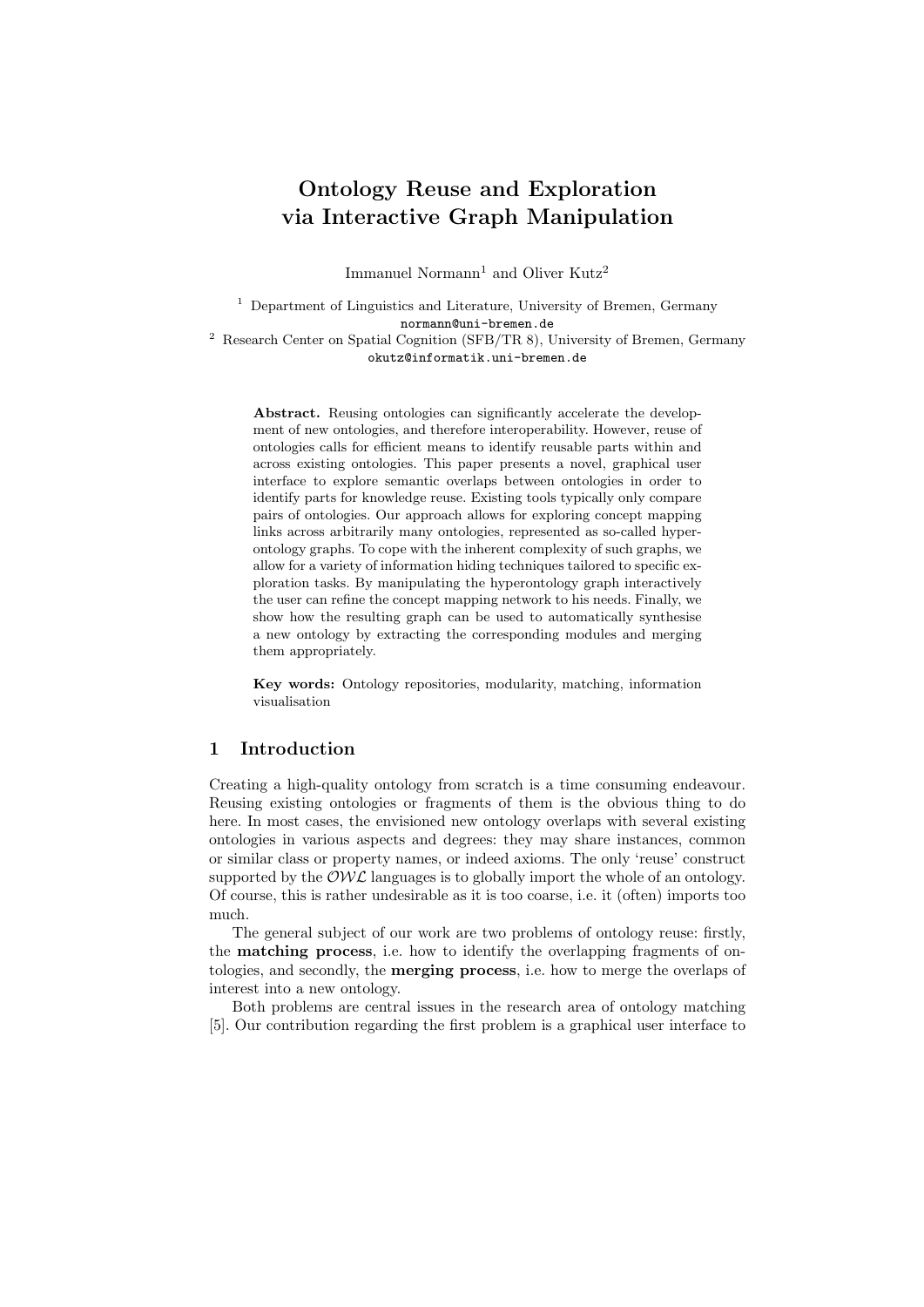support the user in identifying knowledge overlaps between multiple ontologies interactively. Regarding the second problem, we present a method to extract these identified overlaps, merge them into a new ontology, and analyse their consistency.

The focus of this paper is on the matching process, whereas the second aspect, the merging process, will only briefly be sketched from the user interaction perspective. Theoretical details as well as implementation descriptions about the extraction and merge process are discussed in our related paper [12]. By "the system" we refer in the following to a software component (at the time of writing an experimental system under constant development) that controls the behaviour of a graphical user interface.

As said above, reusing existing ontologies to create new ontologies is a major goal. Creating a new ontology typically starts with a set of relevant terms (words) denoting ontological entities (classes, instances, properties, etc.) of our interest. The intellectually more demanding effort lies in specifying the right constraints for these entities, i.e., defining a concept hierarchy, domain and range for properties, stating axioms, etc. Reusing this kind of knowledge is therefore the main goal. So the basic idea is a systems that takes as initial input only words and returns all relevant knowledge it can find from the ontology repository. This relevant knowledge should comprise all axioms (specified in other ontologies) formally determining the meaning of these words. Finding the right reusable parts is an interactive process, though, only initialized by these input words that serve as seeds for knowledge aggregation. Very often, however, identical concepts are expressed in different words in different ontologies. Therefore, we have to take synonymy into account. Matching class and property names across ontologies is thus our initial step towards ontology reuse. A survey of ontology matching techniques and system evaluations can be found in [5].<sup>3</sup>

For our purposes, we take advantage of existing systems, in particular Falcon [6], to calculate name correspondences between pairs of ontologies. A correspondence is the outcome of a cross ontology matching process and relates two (ontological entity) names from two different ontologies (with a certain confidence level). The most common relations for such correspondences are equivalence, subclass, and disjointness [5].<sup>4</sup> However, at the current state of our work we are contented with the equivalence relation as the sole correspondence considered; i.e. we ask our ontology matcher (Falcon) to search for name correspondences that can be considered as synonyms.

Before the user starts interacting with the system, the repository is preprocessed by a matcher system (Falcon in our case): each ontology is matched against each other in the repository. This results in a list of synonyms for each

<sup>3</sup> Ontology matching and alignment based on statistical methods is a relatively developed field, with yearly competitions since 2004 comparing the various strengths and weaknesses of existing algorithms. See http://oaei.ontologymatching.org/2009/

 $^4$  Note that modular ontology languages such as DDLs and  $\mathcal E\text{-connections}$  take a more complex approach towards cross ontology relationships [3,10], but are outside the scope of this paper.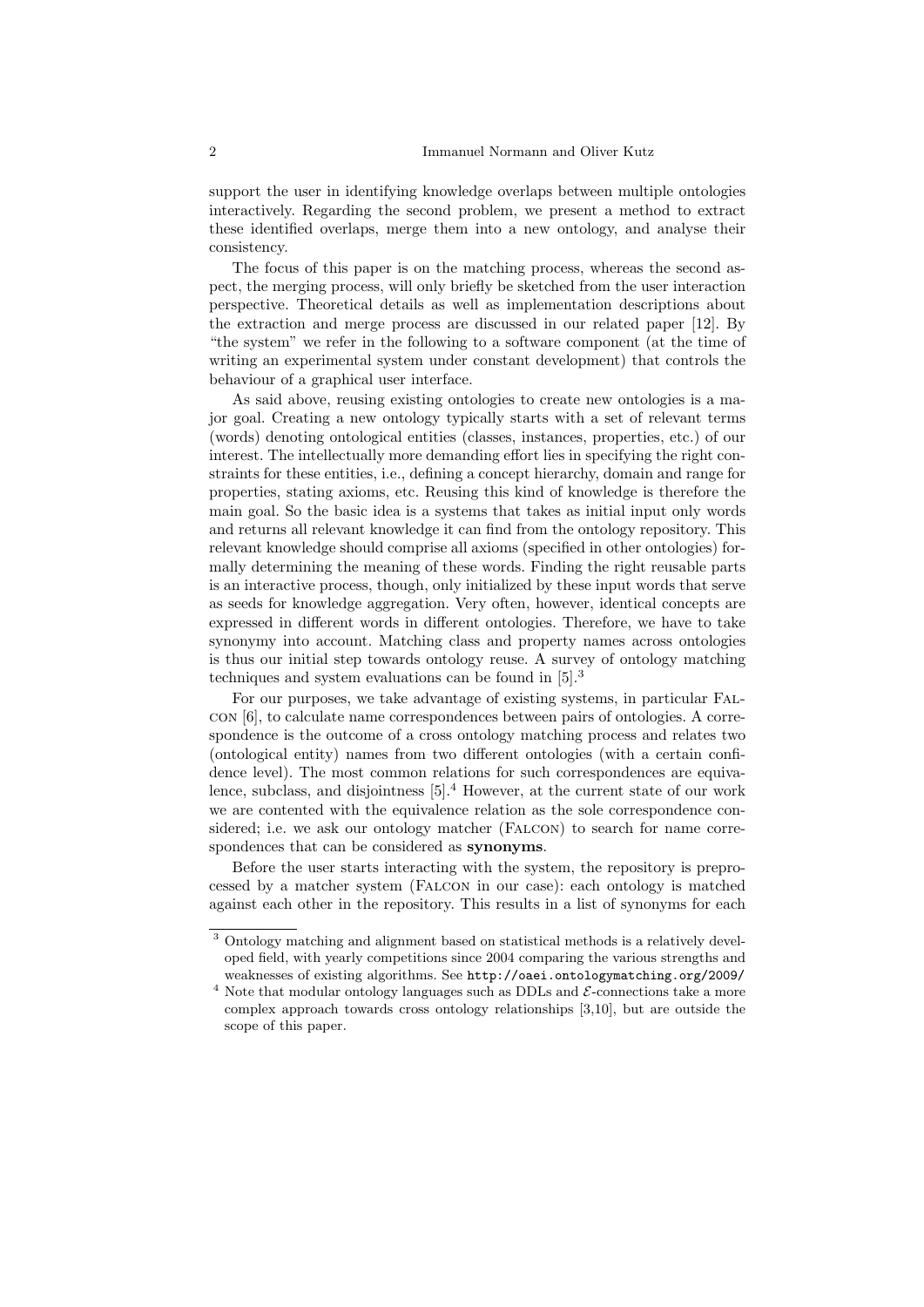ontology pair. This way the system knows all about synonymy in the repository beforehand and not just when the user asks for it. In practice, it turns out that, in our repository  $ORATE<sup>5</sup>$ , less than 5% of ontology pairs have non-empty synonym lists, which reflects that in more than 95% of the cases two randomly chosen ontologies (according to the matcher) talk about completely different things.

From the list of synonyms belonging to pairs of ontologies we compute sets of synonyms (synsets for short) that belong to sets of ontologies: for instance, if Falcon determines the word transporter from the Transport ontology as a synonym for the word carrier in the Logistics ontology as well as the word vehicle in the Traffic ontology, then {transporter, carrier, vehicle} is a synset for the ontologies {Transport, Logistics, Traffic}. Once all synsets of the repository are calculated, the ontology developer can match her initial words (used as seeds for the envisioned ontology) against these synsets. It should be mentioned that this matching process is based on regular expressions—no ontology matcher is involved here. If for instance one of the initial words is vehicle, then the system would find it in the synset {transporter, carrier, vehicle} and return the ontologies {Transport, Logistics, Traffic} as recommended candidates for ontology reuse in the subsequent steps of ontology development.

Eventually, the system will find all ontologies related (via the precompiled synsets) to a given set of initial words. The ontology developer may then further restrict or extend the set of ontologies that should be partially reused later on. A graph based presentation of the remaining ontologies and synsets allows the developer to select those elements that should be included or excluded in the following knowledge reuse process.

# 2 Ontology-Class-Synset Graph

In general, ontology matching can match various constructs of the ontology language and the outcome of the matching can be various kinds of relations between these constructs attached with a confidence value [9,5]. This paper describes work in progress in an early stage, hence it currently only tries to capture the fundamental features of ontology matching: we are only interested in matchings that involve class names and whose result is the synonymy relation (moreover, we forget about the confidence level). Thus, **ontology matching** (in the following simply called matching) in our context means to find synonyms of class names between two ontologies, i.e., the result of a matching is a set of name pairs (synonyms). For instance, an aviation ontology may contain the classes airport, cargo, and passenger whereas a ship transportation ontology may contain the classes port, freight, and passenger among other classes. A typical matching result would be the set of pairs

 $\{(airport, port), (cargo, freight), (passenger, passenger), \ldots\}$ 

<sup>5</sup> http://ontologies.informatik.uni-bremen.de/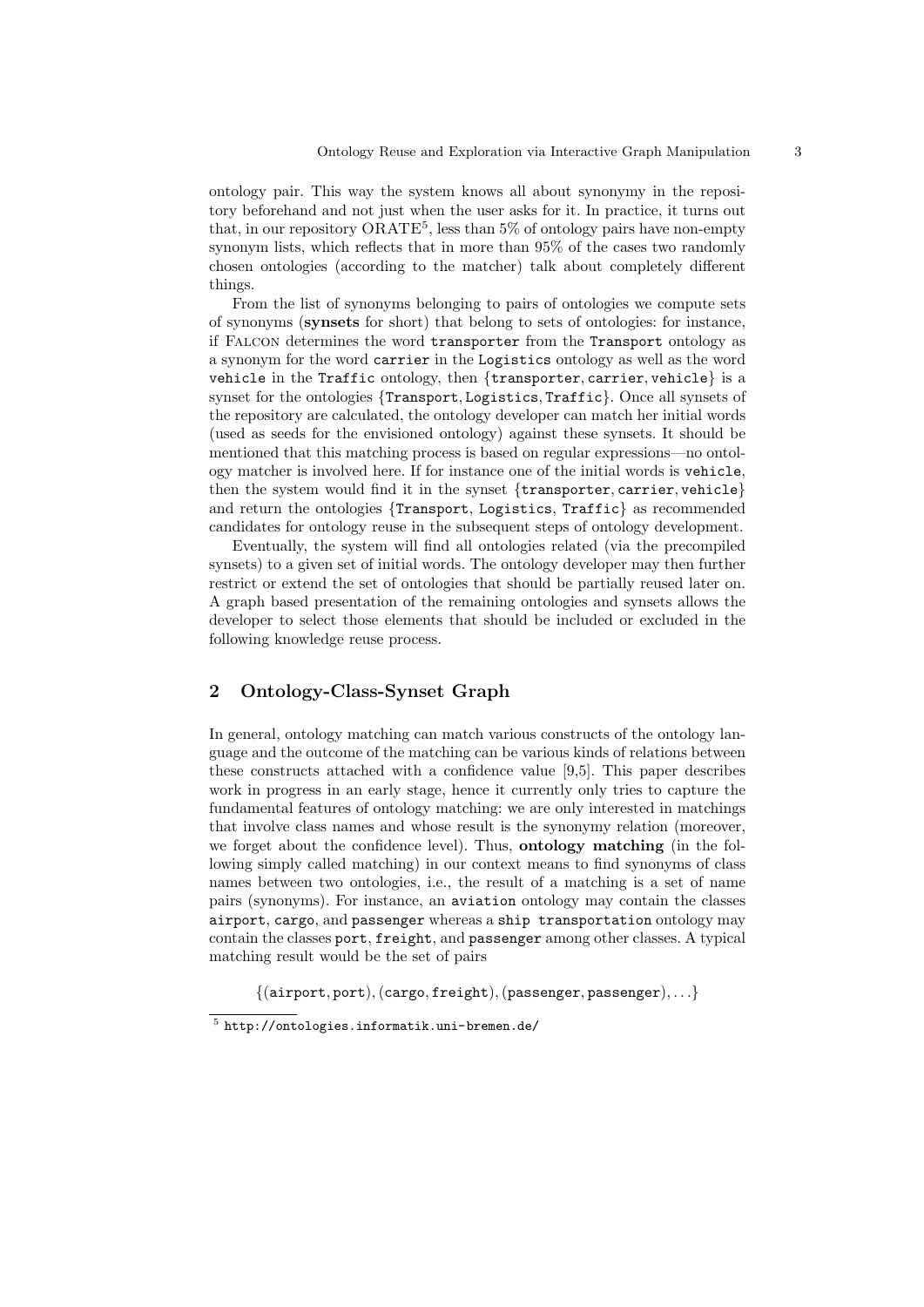We distinguish two phases of the matching process: first, a matching tool computes synonyms, and subsequently the developer manually deletes mismatches and adds synonyms not detected by the matcher. We shall call the first phase the automated matching phase and the latter the manual matching phase (or also the matching revision phase). The former is moreover a preprocessing phase since it is performed before the developer starts searching for ontologies to be reused.

Semantic matching is a non-trivial process, so we can never totally rely on the results obtained from automated matching. Syntactic matching leads to results like (airport, port), which is at least an arguable identification. Lexical matchings like lookups in Thesauri (e.g.  $WordNet<sup>6</sup>$ ) tend to yield more convincing results like (cargo, freight). Due to this limited competence of automated matching systems, an efficient support for matching revision is desirable to get the right synonyms.

Essentially, our approach for manual matching revision is to visualise the relevant outcome of the automated matching process as a **graph** and let the developer (visually) manipulate this graph until it represents the desired synonyms between class names of different ontologies.

Our central data structure representing a matching of several ontologies is a special kind of graph, called  $\mathbf{OCS}\text{-}\mathbf{graph}$  or visual hyperontology graph.<sup>7</sup> It has (1) two type of nodes: C-nodes representing classes and O-nodes representing ontologies, and (2) two types of edges: CC-edges between C-nodes representing synonymy and OC-edges between O-nodes and C-nodes saying that the class is part of the ontology. Note that an OCS-graph may contain several nodes with the same label. In case of O-nodes it can happen that different ontologies are labelled by their respective developers with the same name. More importantly for us, though, duplicates of C-nodes indicate possible homonymy: the class name point may stand for two entirely different concepts, a geometric object, or a unit of counting in scoring a game. Revising a matching in the graph representation thus means deletion of any kind of nodes or edges, or adding new CC-edges (compare [7] for a related approach concerning mapping revision and debugging).

The main challenge in the graph presentation, however, is to present to the user only the relevant fragment of the OCS-graph, because even for a small set of ontologies the graph soon becomes very complex so that the user easily gets lost in all its crossing links and cluttered nodes.

One obvious way of complexity reduction in a graph is hiding and revealing nodes together with their in- and outgoing links. We will not talk much about this feature; the basic idea follows the scheme "hide all nodes satisfying property

 $^6$  http://wordnet.princeton.edu/

<sup>7</sup> These graphs are a 'visual' variant of the corresponding 'textual' hyperontology specifications which codify the formal structuring of the theory represented by such a graph. The relationship between the two is described in more detail in [12]. Hyperontologies as distributed, structured and heterogeneous ontologies have been studied in depth in [11].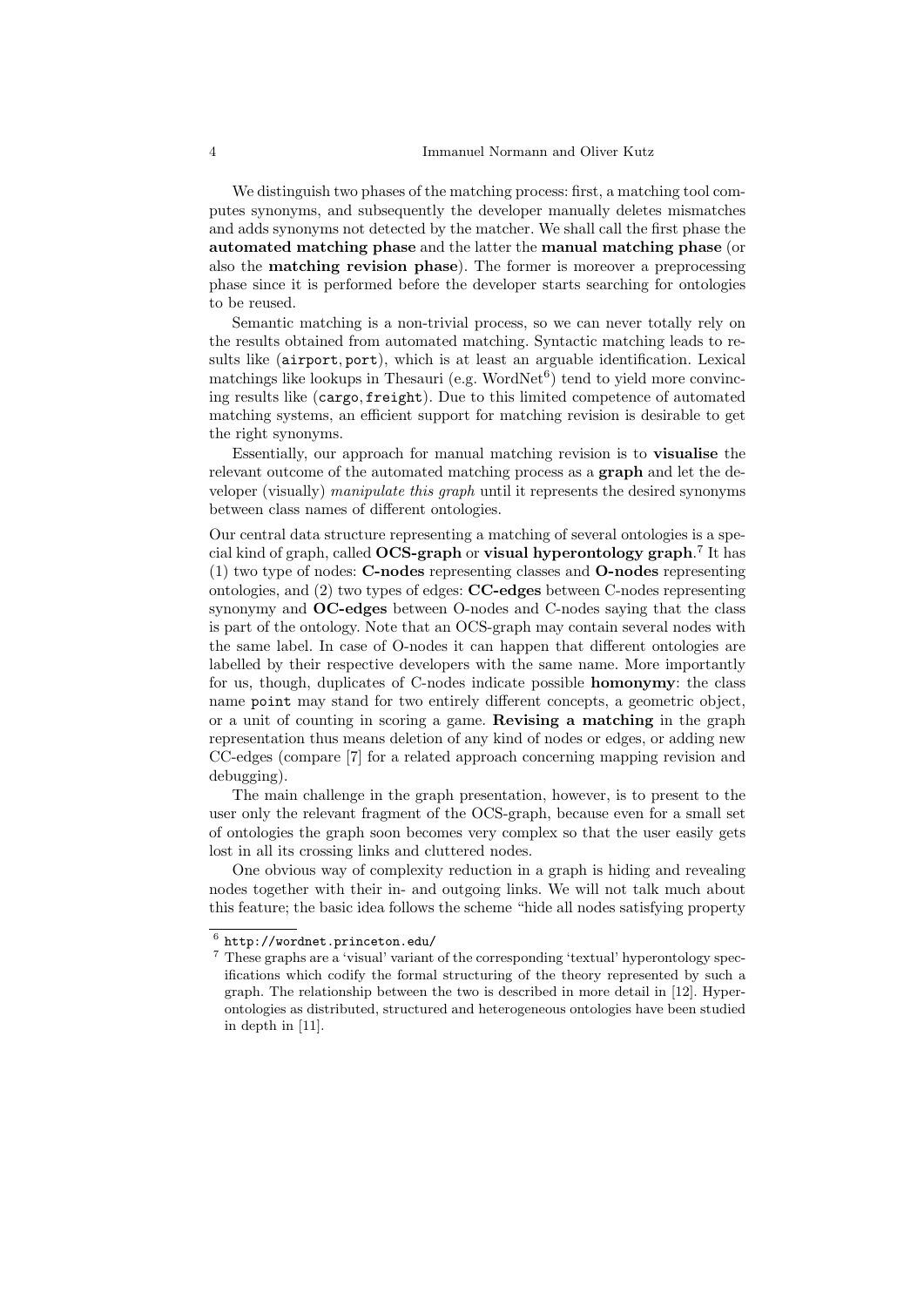

Fig. 1. Collapsed subgraph: the nodes 3, 4, and 5 from the left graph are collapsed to a single node (3,4,5) in the right graph.

 $P$ ", where P could be, e.g.: "being connected to node  $C$ ", etc. There is a huge number of possible filter criteria with various areas of applicability (see e.g. [8]), some of which we will make use of in the examples below.

Another common way to reduce complexity efficiently is to collapse connected parts of a graph into single nodes. We consider this technique as one of the most promising for our purpose. Fig. 1 shows schematically how this works in principle.

The only types of subgraphs we want to collapse are syncomponents and C-clones. A syncomponent is a maximally CC-edges-connected subgraph that contains only C-nodes. The set of C-nodes extracted from a syncomponent represents a set of synonym class names—we call it a **synset**. A **C-clone** is a maximally connected subgraph of a syncomponent whose C-nodes all have identical labels.<sup>8</sup>



Fig. 2. The nodes 3, 4, and 5 from the left graph of Fig. 1 are collapsed to a graph inside a node.

There are two basic types of visually presenting a graph collapse: reduce to a set of labels (this is depicted in Fig. 1) or to inner graphs (as depicted in Fig. 2). Collapsing to a set of labels reduces more complexity than collapsing to an inner graph: in the latter case, the edges from the outside nodes are reduced whereas in the former case also the edges of the subgraph vanish. Finally, it should be noted that all complexity reduction operations (i.e. hiding and collapsing) can be performed without any loss of information, i.e., there always exist the corresponding inverse operations of reveal and expand.

<sup>8</sup> Note that there can be several C-clones within one syncomponent.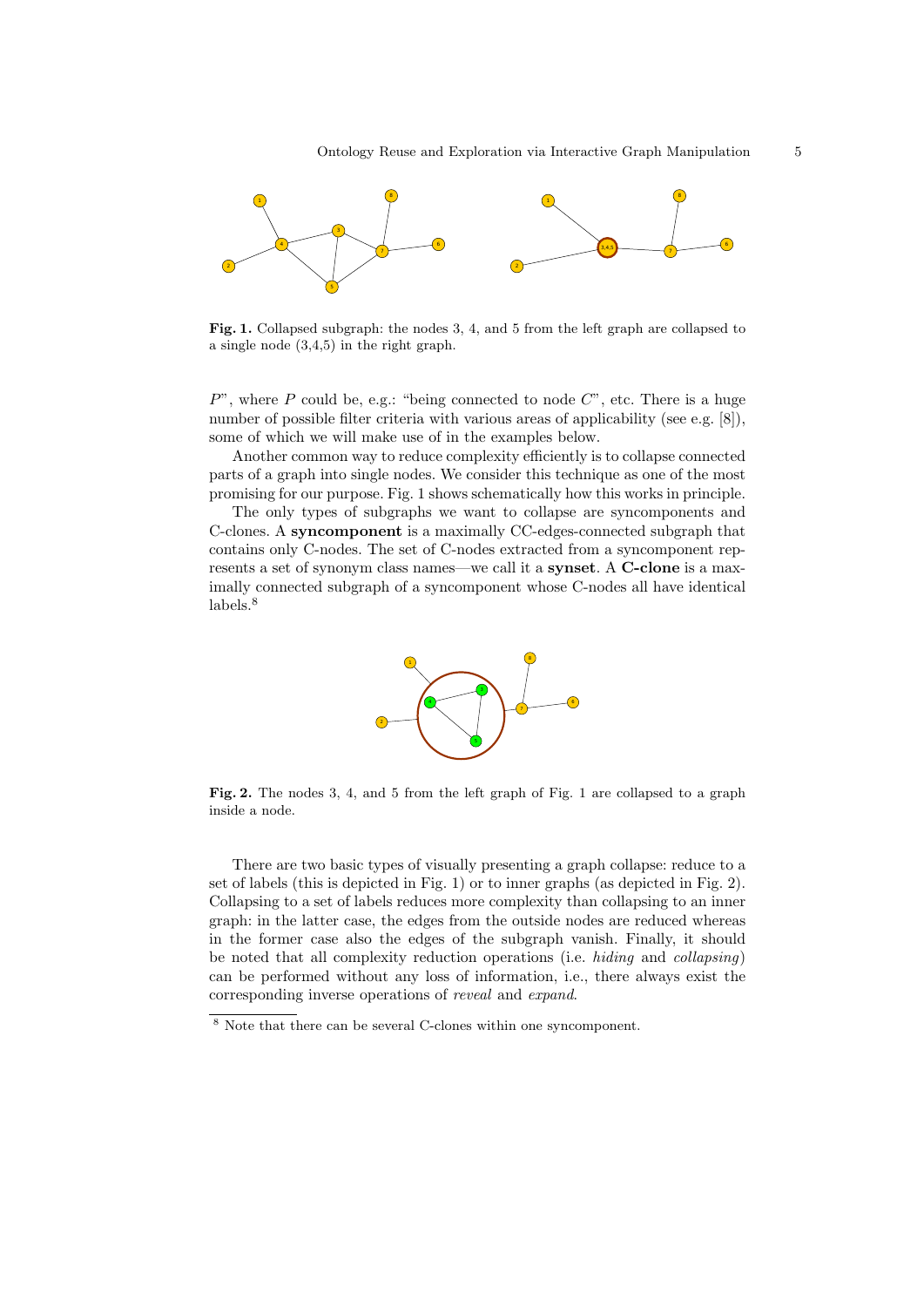## 3 Graphical Interaction on the Hyperontology Graph

So far we have described in general how we represent a multi ontology matching by a graph and how such a matching can be manually analysed and modified by a set of graph manipulation operations. In this section, we want to illustrate this process by an example.

Let us assume our developer wants to develop an ontology for transportation by reusing knowledge from a repository that contains, among other, several presumably related ontologies like Logistics, Traffic, Public transport, etc. In order to retrieve this knowledge, she starts entering the following initial class names for concepts: passenger, freight, vehicle, line, and route.



Fig. 3. Presentation of the OCS-graph: blue rectangle  $=$  O-node; orange ellipse  $=$ C-node. The C-nodes are collapsed to sets of labels that form synsets (big yellow rectangles). Note that passenger is a singleton synset.

The system displays the graph as shown in Fig. 3 where all syncomponents are collapsed to sets of labels. Here, and in all following figures, the ellipses represent C-nodes (e.g. freight, passenger, line, etc.). Those ellipses grouped in a big yellow rectangle represent a synset (e.g.  $\small{\texttt{freight}}$  and  $\small{\texttt{ vehicle}}$ ) $^9$  whereas a small blue rectangle with a single name in it represents an ontology. There are only arrows from O-nodes to synset boxes or sole C-nodes, meaning that the corresponding classes are contained in the linked ontologies (e.g. the class freight is part of the warehouse and the ship transport ontology). In order to reduce complexity, only those synset boxes are presented that contain synonyms of the class names initially entered by the developer. In our example, we have the above mentioned five initial class names passenger, vehicle, line, and route. These are classified (by simple syntactic matching) into three synsets: the left most contains freight and vehicle among others, the right most contains line and route among others, and the third in the middle is one that contains passenger as the only class name. The condensed graph shows all relevant synsets for a given list of class names together with their contexts, i.e., the ontologies where they occur.

 $9$  C-nodes outside of a rectangle do not have synonyms (e.g. passenger).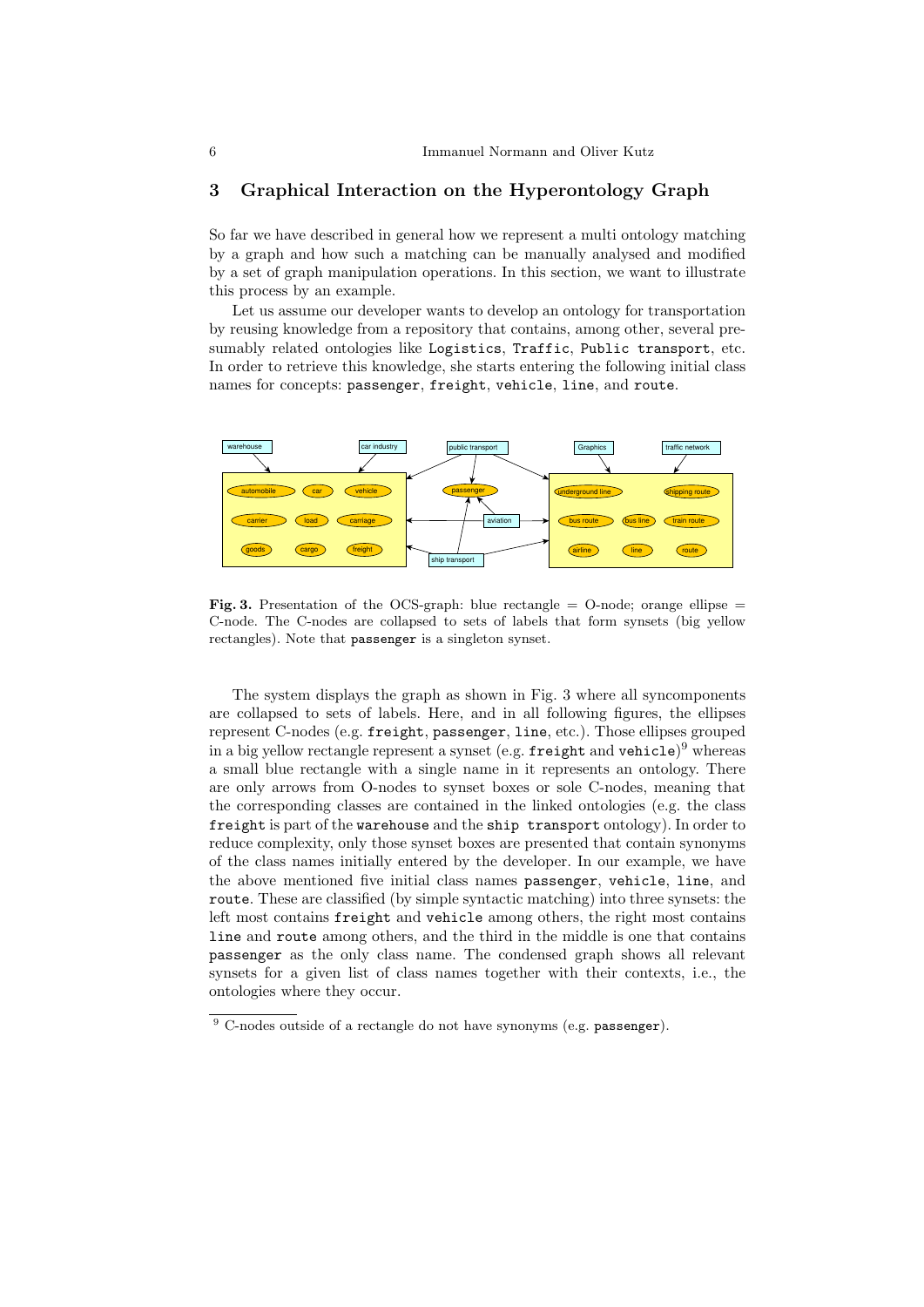

Fig. 4. Graph collapsed to an inner-graph which is a syncomponent.

As mentioned before, the synsets automatically found by a matcher are often unsatisfying. This is also the case for vehicle and freight in our example: in contrast to the matcher, we would not consider these two words as synonyms for the same concept. To see where this mismatch stems from, we can expand our condensed view of our graph. Fig. 4 shows the expansion of that synset. Arrows between C-nodes in this synset represent the synonymy relation computed by the matcher. Obviously, this relationship is not an equivalence relation, in particular it is not transitive. Otherwise, there should be, for instance, a link from cargo to vehicle, because these C-nodes are connected via car.

Yet, by default, we tacitly assume that the synonymy relation computed by the matcher induces an equivalence relation (i.e., that it's transitive and symmetric closure hold as well). It is the user's obligation, though, to remove (or add) synonymy links from the computed synset to adjust it to commonsense understanding. In our example, an obvious synonymy mismatch is cargo to car (which typically results from mere partial syntactic matching).

Hence, the user would interactively remove the cargo–car link and thereby split the synset into two synsets as shown in Fig. 5. Along this separation we see also how the contexts (i.e. the corresponding ontologies) separate, only the aviation ontology contains concepts from both synsets. The left-hand synset box of Fig. 5 already comprises a reasonable set of synonyms, whereas the righthand synset box may suggest further splitting. For this it might be necessary to look more deeply into the (axiomatic) details of the involved ontologies, but this is beyond the scope of this paper.

Let us now turn to the expanded synset depicted in Fig. 6 which contains the class names line and route (i.e. the right-hand synset box from Fig. 3). This view is more detailed than Fig. 5 as it not just links ontologies to a synset, but moreover to the classes inside the synset. In general, this expansion shows more ontology to class name links, as an ontology itself can already contain synonyms. For instance, in the public transportation ontology the matcher has computed underground line and bus line as synonyms for line from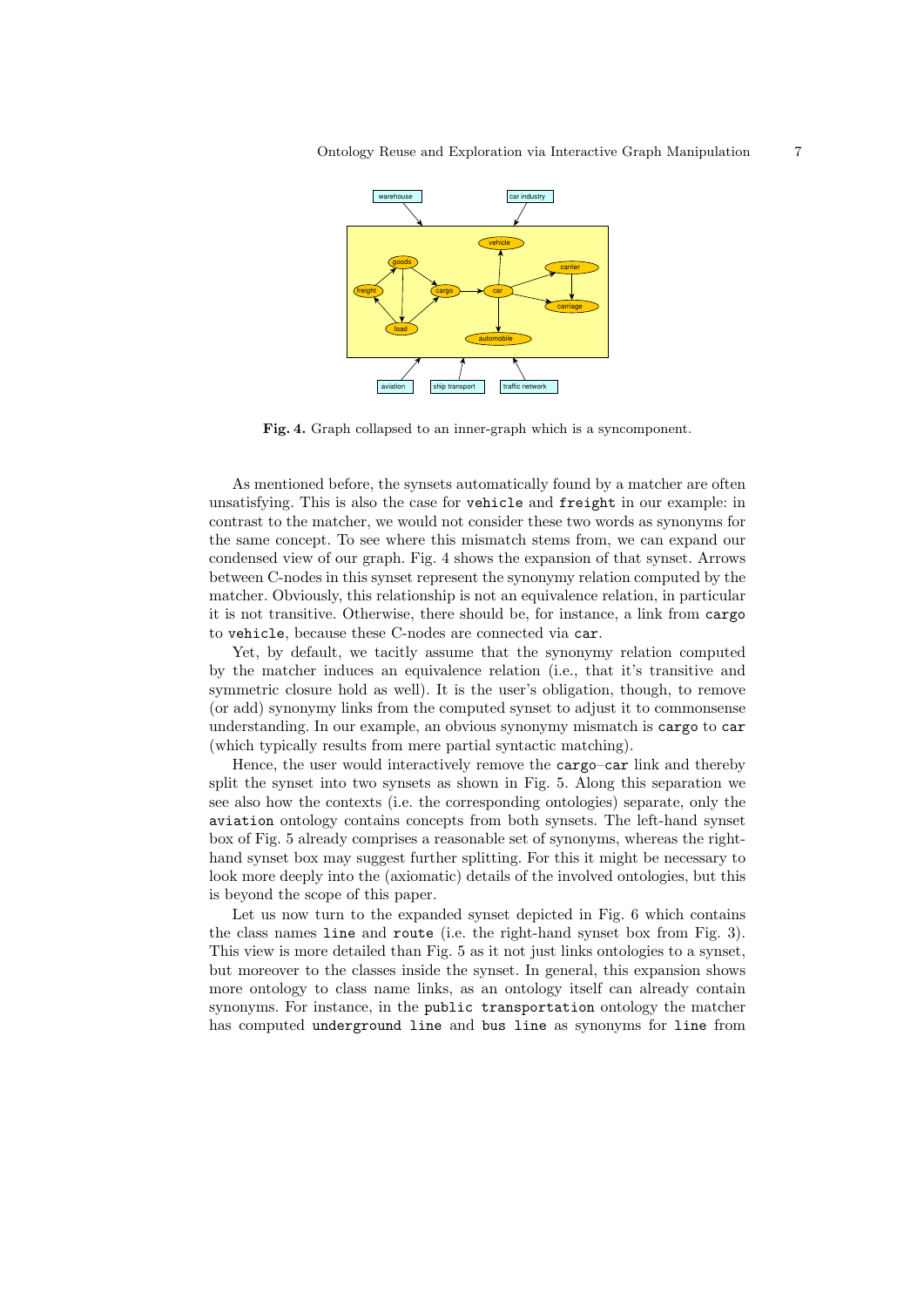

Fig. 5. Collapsed graph with two syncomponent as inner-graphs.

the ship transportation ontology. Note again that the matcher has not computed underground line and bus line directly as synonyms, but due to our interpretation of synonymy as equivalence relation these two class names are indirectly synonyms (due to the transitivity of synonymy). Again, we have several synonymy mismatches. Most of them could be repaired much the same way as described above. But what is new here is the occurrence of homonyms, i.e., one word with two meanings, namely two meanings of the word line. Just from the context information we can see that this line class name refers to two very different contexts, namely the graphics and ship transportation ontology.



Fig. 6. Graph with two collapsed C-clones: the C-node line and the C-node route.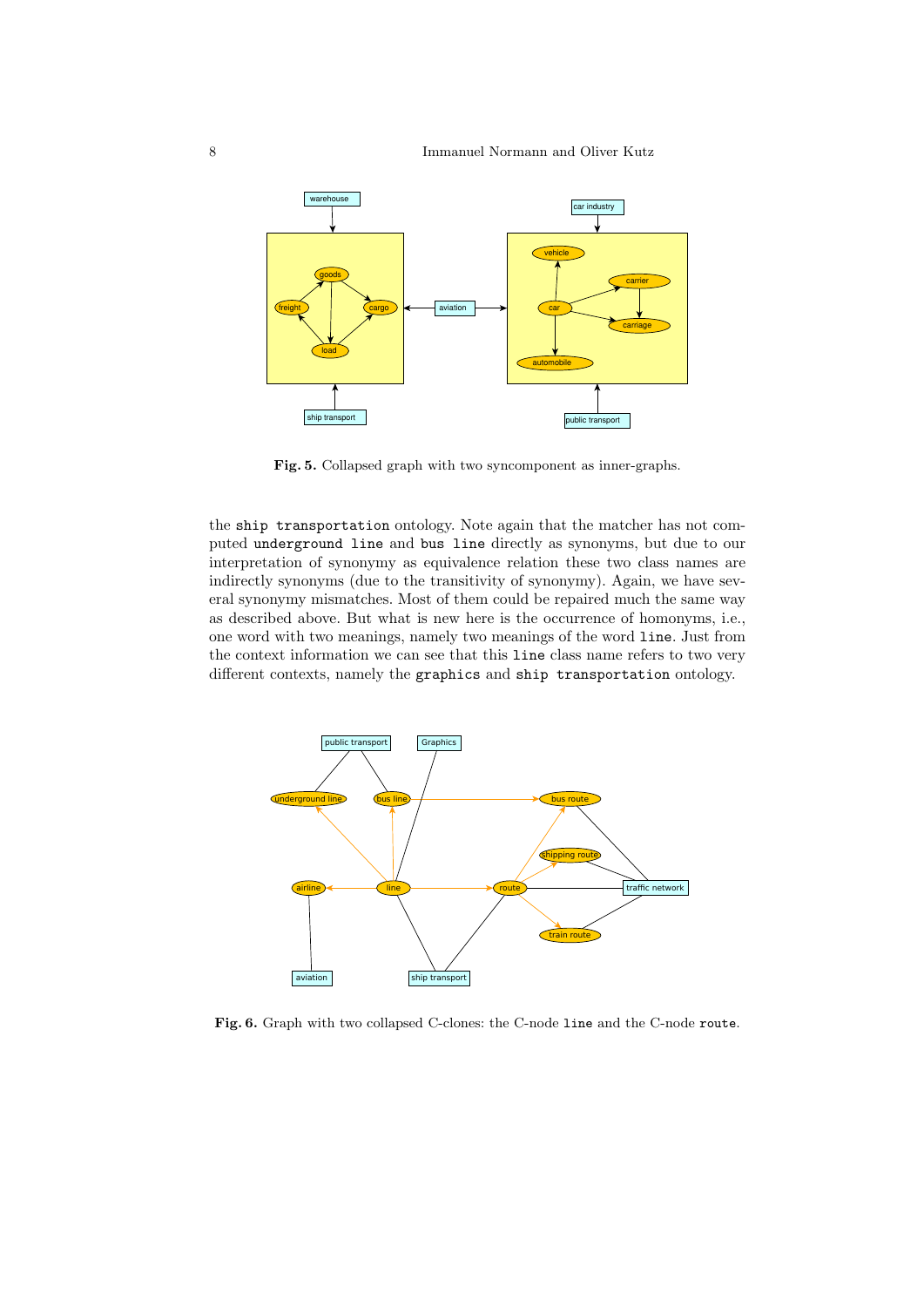Most likely we do not want to integrate the notion of line from the graphics ontology into our envisioned transportation ontology. Hence, we want to make explicit the existence of two meanings for a single label. This is done with the further expansion of our diagram Fig. 6 as depicted in Fig. 7, where two nodes with the label line are displayed: one linked to the graphics and the other to the ship transportation ontology. Apart from line the class name route is also contained in two ontologies, namely ship transportation and traffic network. In Fig. 6 they are also visible as two C-nodes in Fig. 7.



Fig. 7. Fully expanded hyperontology graph.

Comparing Fig. 6 and Fig. 7, we also see that the single synonym link from line to route expands to two synonym links. In particular, we see that line from ship transportation has not been linked to route from ship transportation, but to route from traffic network—a detail that was not visible in Fig. 6.

Now that we have the fully expanded view of a synset, we can remove all mismatched synonymy links. The final result might look like Fig. 8.

## 4 Module Extraction and Ontology Synthesis

We said in the previous section that the outcome of the above described procedure is an OCS-graph that serves as a basis for the synthesis of a new ontology that reuses knowledge from the ontology repository. In this section, we sketch the whole process of ontology reuse depicted in Fig. 9 with the graph manipulation being a central part.

Before any interaction with the user takes place, a matcher computes all synonyms between ontologies in the repository and thus builds the initial OCS-graph. Only a part of this graph is presented to the user based on the initially provided class names as described above. Manipulating the OCS-graph is basically the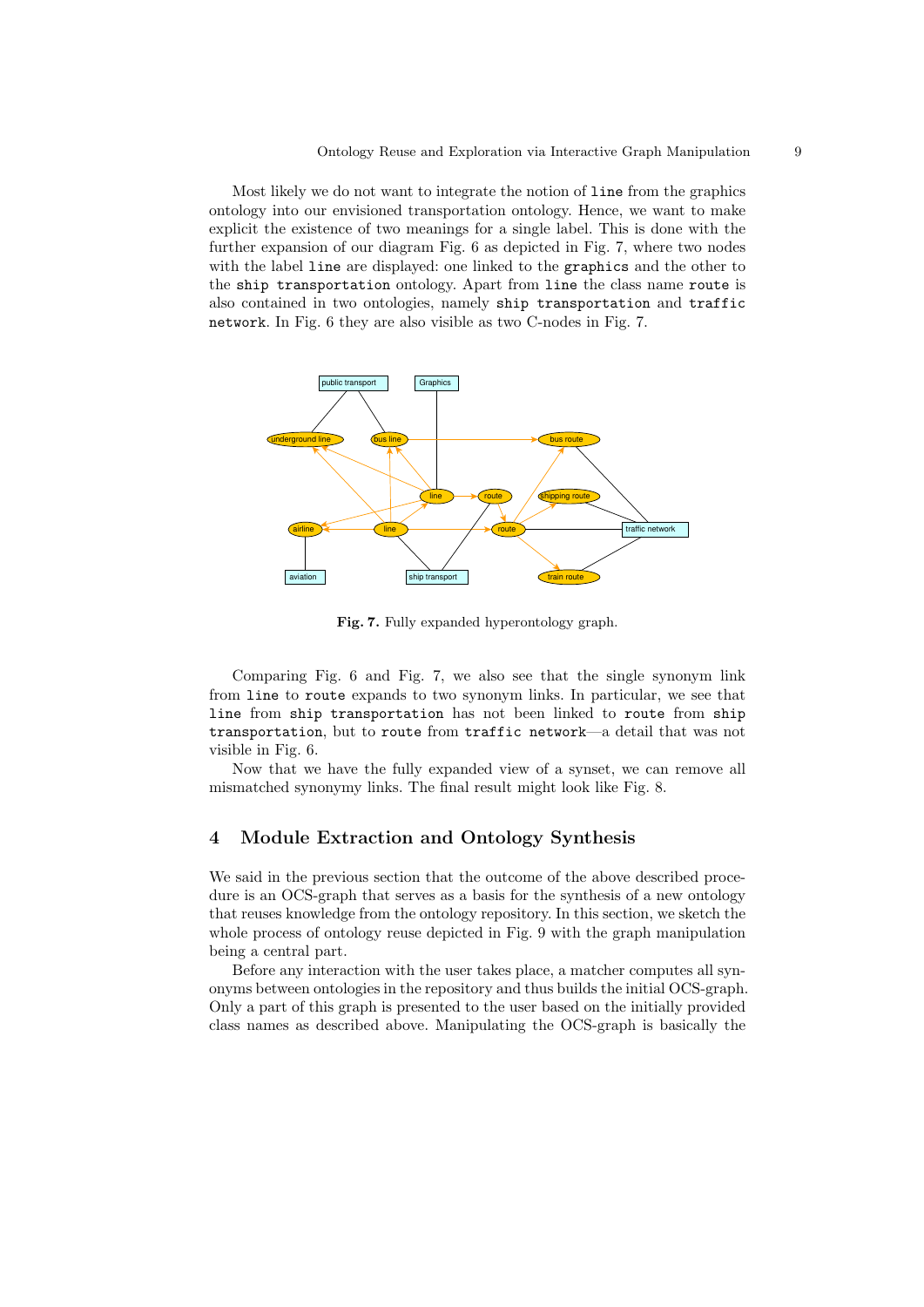

Fig. 8. The final, fully expanded hyperontology graph where all synonymy mismatches are removed.



Fig. 9. Flow diagram of the ontology synthesis by reusing knowledge fragments from the ontology repository. Green ellipses represent artefacts that are inputs or outputs to process steps represented as yellow rectangles.

combined action of restriction and expansion that is performed in a cycle until the OCS-graph reflects the intended knowledge core of what should become a new ontology—we call this graph the seedgraph for an ontology synthesis. Once the user has extracted the seed graph from the initial OCS-graph, this graph is used to synthesise a new ontology. Each O-node together with all its linked C-nodes in the seed graph are fed into a module extractor (see [15] for a discussion of properties of different kinds of modules). Parallel to this, the user selects from each synset in the seed graph a favourite class name as a representative (since the final ontology should not contain redundant synonyms). The set of all representatives of all synsets constitute the interface for all the modules. From these modules and their interfaces the new ontology is automatically synthesised through so called V-alignments—this process reuses all the knowledge formalised in the modules and uses the interface to remove all redundant synonyms (details can be found in [17,11,12]).

#### 5 Related Work

Ontology matching is the general research field related to our work and [5] is probably the most extensive monograph about this topic. A central online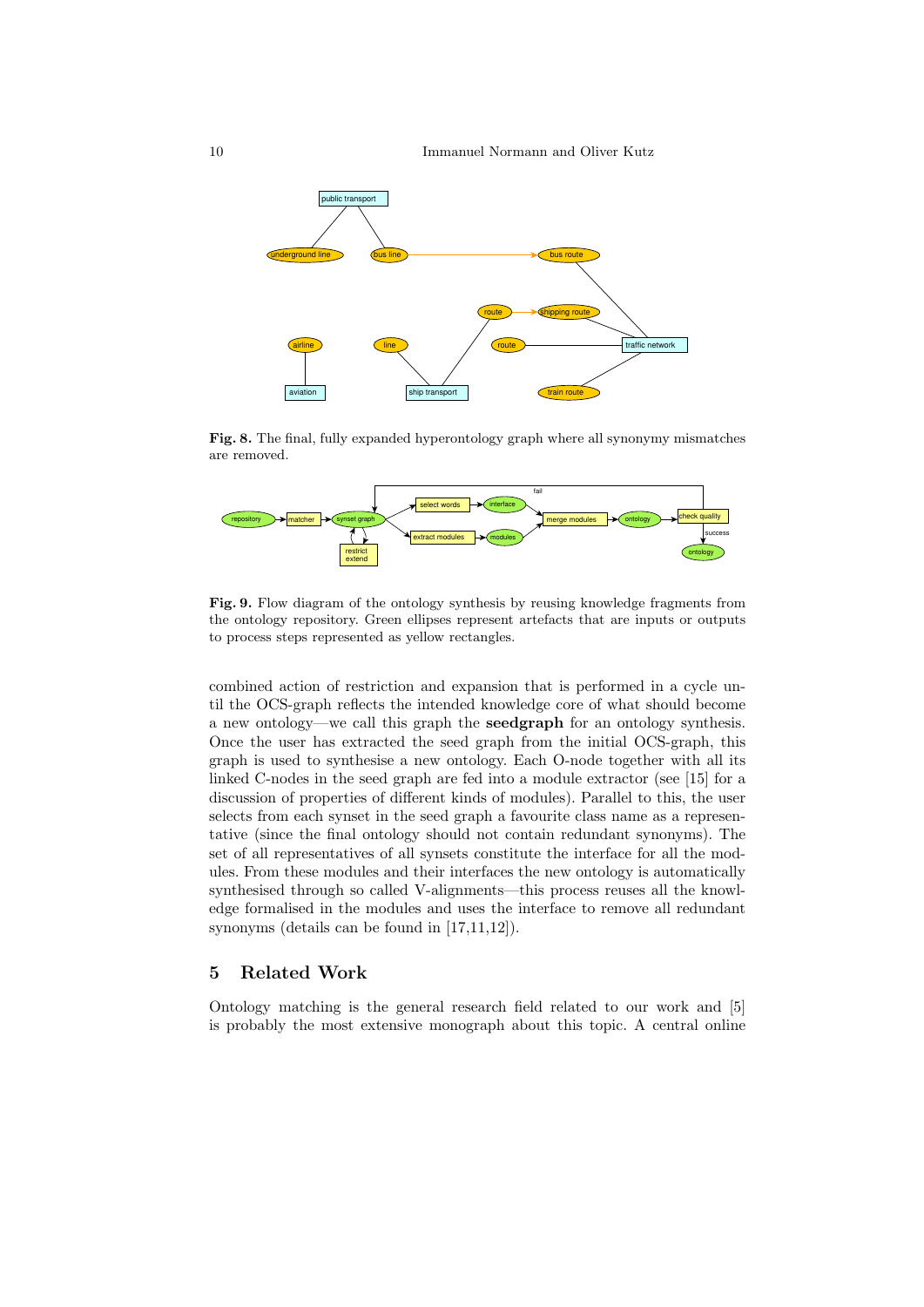resource to this field is http://www.ontologymatching.org/. Both sources list and discuss more than 40 matching tools (not all of them can deal with OWL, though). The main purpose of these tools is to automatically compute alignments—not just regarding synonymy, but also other relations like subsumption and disjointness. At the current stage of our work we have no preference regarding the underlying algorithms of these matchers. We chose Falcon [6] for practical reasons, namely because it was easier to run in batch mode than any other tools we tried. Moreover, it is fast enough to match around 50 ontologies of a repository pairwise against each other within a reasonable amount of time (a few hours on a standard PC). Since our main contribution is the graphical interaction to edit ontology alignments, we want to discuss some of those matching tools that also offer graphical alignment editing. Without making a claim to completeness we list some prominent examples:  $MAPONTO$  [1],  $COMA++$ [2], Anchor-Prompt [13], and ONTOMAP [16]. MAPONTO is a system for mappings between ontologies and relational or XML schemas. It produces in a semiautomatic way complex mapping formulas expressed in Horn clauses. The user can then choose interactively from alternative mapping formulas. COMA++ is a schema matching infrastructure that provides an extensible library of matching algorithms. The matching operation is a workflow that can be graphically edited. To evaluated the results of different matching operations, special operations are provided. Anchor-Prompt is an extension of Prompt and plugin for Protégé for ontology merging and alignment. ONTOMAP is a plug-in for the ontology-management platform  $NeOn$  Toolkit<sup>10</sup> which supports the creation and management of ontology mappings via a graphical interface. Apart from matching tools, there are ontology repositories that store mappings: CUPBOARD is a repository that allows users to populate their ontology spaces not only with ontologies, but also with alignments (mappings). Using the Alignment Format [4], alignments can be uploaded for a given (pair of) ontology(ies). An alignment server then offers to CUPBOARD the necessary features to support the management, evaluation, and even production of alignments. In BIOPORTAL [14], the user can edit, store and retrieve mappings between classes in related ontologies.

Common to all these tools is that always only two ontologies (or schemas) are presented at a time. Hence, semantic overlap can be studied only between two ontologies presented side by side. This is sufficient if the user already knows what pair of ontologies to investigate for potential overlap. Our approach, in contrast, supports the task to first figure out which ontologies have the relevant semantic overlap to a given set of class names. With current systems, this task is very tedious to achieve: one needs to search for ontologies containing the given class names and then scan and analyse all their matchings with other ontologies in the repository step by step. We believe that, with our approach, the user will find much faster the semantic overlaps between ontologies from a repository for a given set of class names because of the simultaneous presentation of matchings involving several ontologies.

 $10$  http://neon-toolkit.org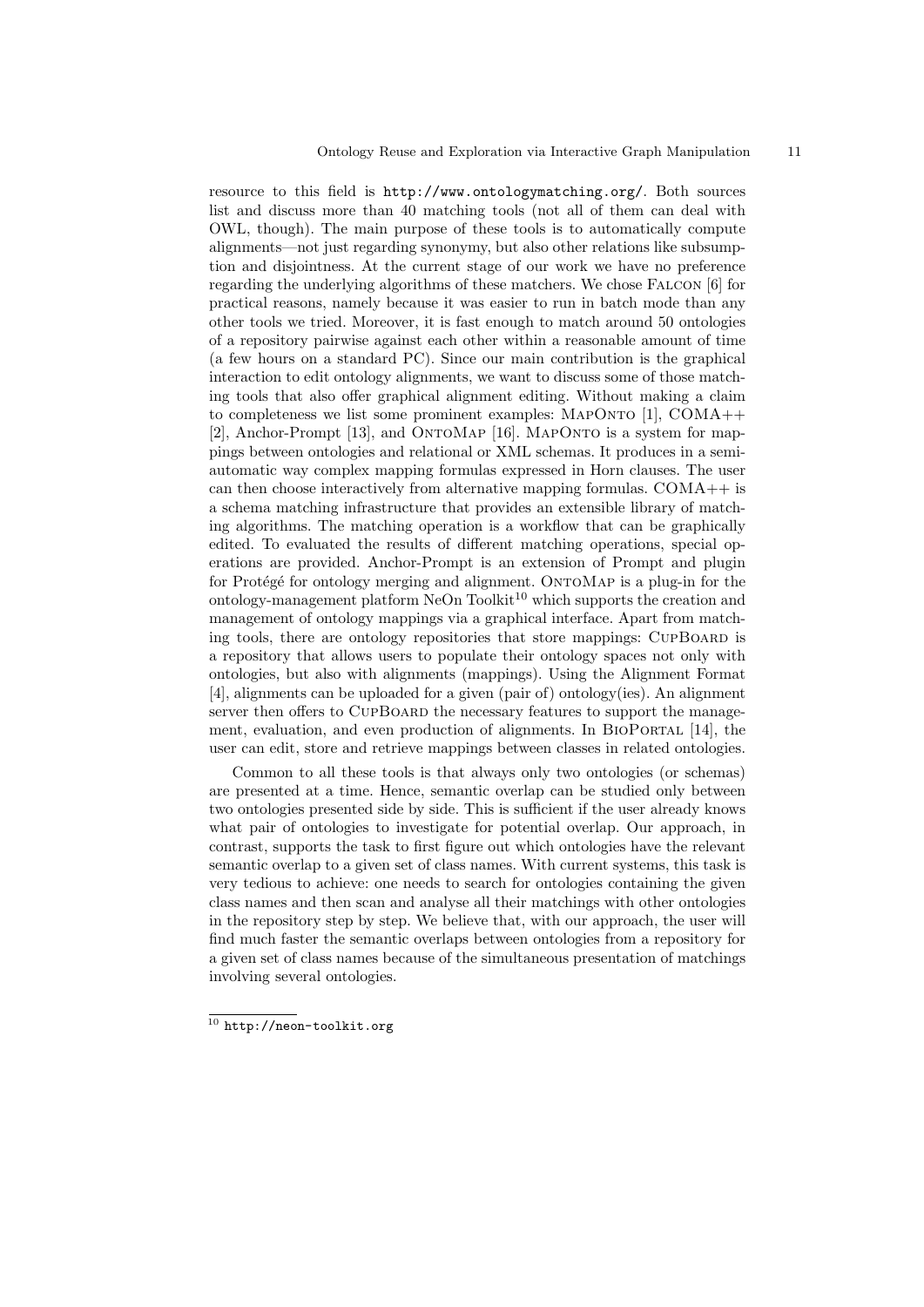## 6 Future Work

We have introduced the notion of a hyperontology graph as a representation for concept matching across ontologies; we demonstrated several task specific techniques of information hiding to cope with the complexity of that graph, and we determined graph modification operations to correct "wrong" concept matchings. The resulting graph can be used to automatically synthesise a new ontology from the explored and user-adjusted fragment of the hyperontology graph.

Synonymy of class names was the only type of link that we considered so far in the hyperontology graph. All our definitions extend naturally to synonymy of property names. However, generalising our approach to other types of matching than synonymy requires more conceptual work. The next matching types we are going to investigate within our approach will be subsumption and disjointness. Adding new types of links to the hyperontology graph increases its complexity and thus calls for new kinds of information hiding techniques.

At the time of writing the system is in its early alpha stage and serves mostly as a proof of concept. It is not yet mature enough for a systematic evaluation w.r.t. usability and scalability, but will be made freely available and accessible as a web-service at a later stage.

#### Acknowledgements

Work on this paper has been supported by the DFG-funded collaborative research centre SFB/TR 8 'Spatial Cognition' and by the EU-funded OASIS project.

#### References

- 1. An, Y., Borgida, A., and Mylopoulos, J. Discovering the semantics of relational tables through mappings. In LNCS 4244 - Journal on Data Semantics VII (2006), pp. 1–32.
- 2. AUMÜLLER, D., DO, H.-H., MASSMANN, S., AND RAHM, E. Schema and ontology matching with COMA++. In Proc. 24th International Conference on Management of Data (SIGMOD), Software Demonstration (Baltimore (MD US), 2005), pp. 906– 908.
- 3. Borgida, A., and Serafini, L. Distributed Description Logics: Assimilating Information from Peer Sources. Journal of Data Semantics 1 (2003), 153–184.
- 4. Euzenat, J. An API for ontology alignment. In Proc. 3rd International Semantic Web Conference (ISWC) (Hiroshima (JP), 2004), vol. 3298 of Lecture notes in computer science, pp. 698–712.
- 5. Euzenat, J., and Shvaiko, P. Ontology matching. Springer-Verlag, 2007.
- 6. Jian, N., Hu, W., Cheng, G., and Qu, Y. Falcon-AO: Aligning ontologies with Falcon. In Proc. K-CAP Workshop on Integrating Ontologies (Banff (CA), 2005), pp. 87–93.